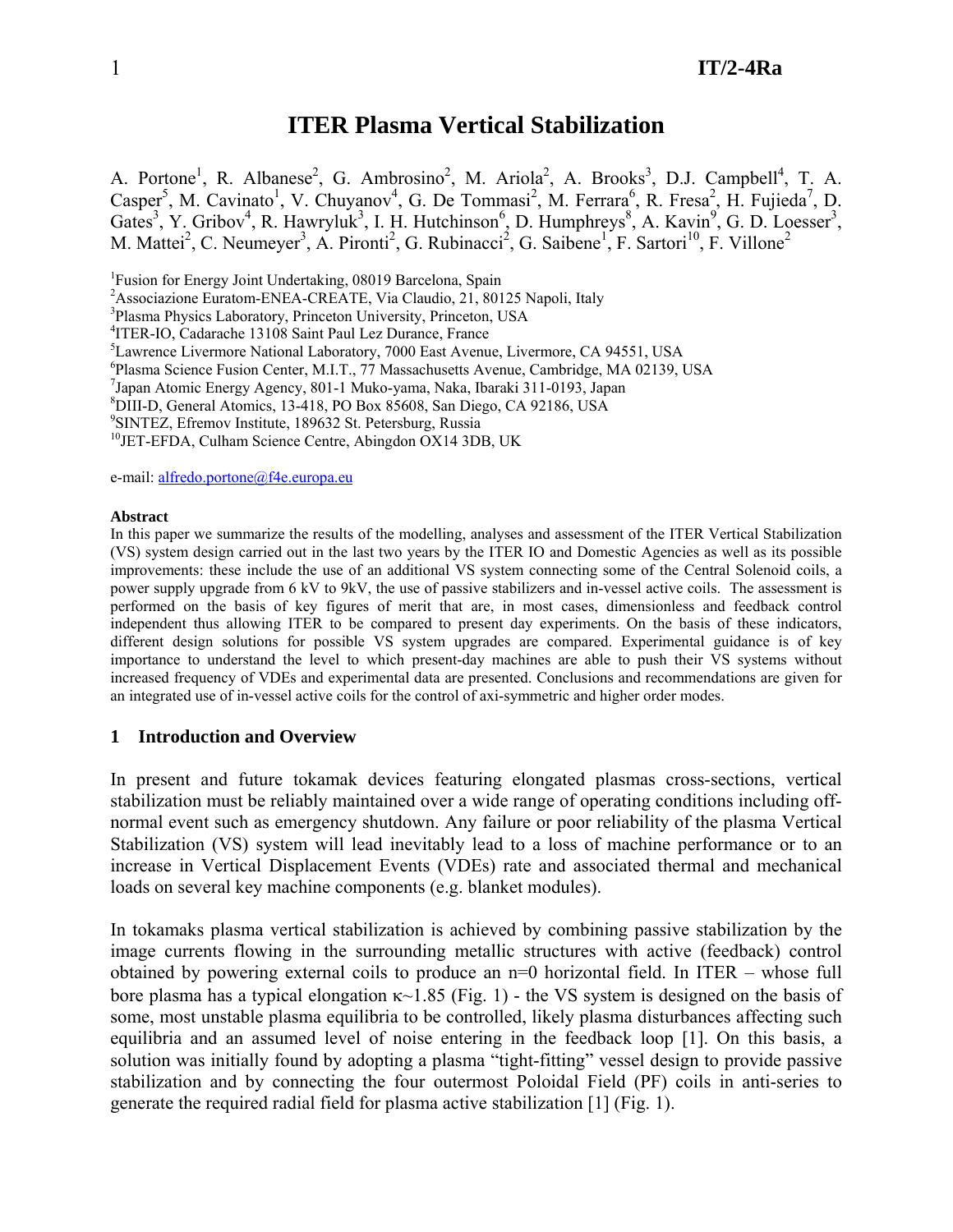

*FIG. 1. ITER cross-section view: passive stabilization is provided by the double-wall vessel, active control by connecting in antiseries and powering PF2-PF3 to PF4-PF5*

Recent evaluations of the ITER inductive scenario [2, 3] and experimental simulations [4], has highlighted that, under various conditions, the present VS system capability may need more margin to accomplish the ITER mission. Particular concern relates to the plasma current decay, when the plasma internal inductance li tends towards values above the design range of  $0.7\div 1$ . In addition, plasmas at reduced current, which will be required for the development of  $I_n \sim 15$  MA Q $\sim 10$  scenarios, will tend towards high  $l_i$  values. These concerns are compounded by uncertainties in the level of magnetic noise entering the feedback loop, plasma-generated fluctuations affecting the magnetic sensors, which measure the speed of the plasma centre, and plasma displacements amplitude due to ELMs, etc. On this basis, steps have been taken in the last two years to improve the ITER VS system design by (1) increasing the stabilization voltage of the present PF system, (2) maximizing the passive stability by the metallic structures surrounding the plasma and (3) exploring the use of in-vessel copper coils. An effort was also made to better characterize the perturbations to the vertical

stabilization circuits in existing tokamaks and to extrapolate th ese findings to ITER.

The aim of this paper is to summarize the assessment of the ITER VS system design made in the last two years by the ITER IO in collaboration with some Domestic Agencies and to describe possible design upgrades that may bring significant improvements. We report in Section 2 the formulation of the main criteria applied to the VS system design, in Section 3 the main results of the performance assessment and provide some conclusions and outlook in Section 4.

### **2 Vertical Stabilization System Design Criteria**

### **2.1 Plasma Stabilization Indices**

The results reported in the following sections are obtained by linearizing the plasma response to external voltages applied to the PF coils and to changes in the plasma profile parameters  $l_i$  and  $\beta_p$ about MHD equilibria. The resulting plasma response is consistent with the  $n=0$  MHD equilibrium constrain but it does not account for high frequency modes associated to plasma inertia [5]. The resulting linear models have been validated on experiments [6-8] and widely used in previous ITER studies [1]. The basic dynamic system reads as [9]:

$$
\mathbf{L}^* \dot{\mathbf{x}} + \mathbf{R} \mathbf{x} = \mathbf{v} + \mathbf{E}^* \dot{\mathbf{w}}
$$
  
\n
$$
z_p = \mathbf{C} \mathbf{x} + \mathbf{F} \mathbf{w}
$$
 (1)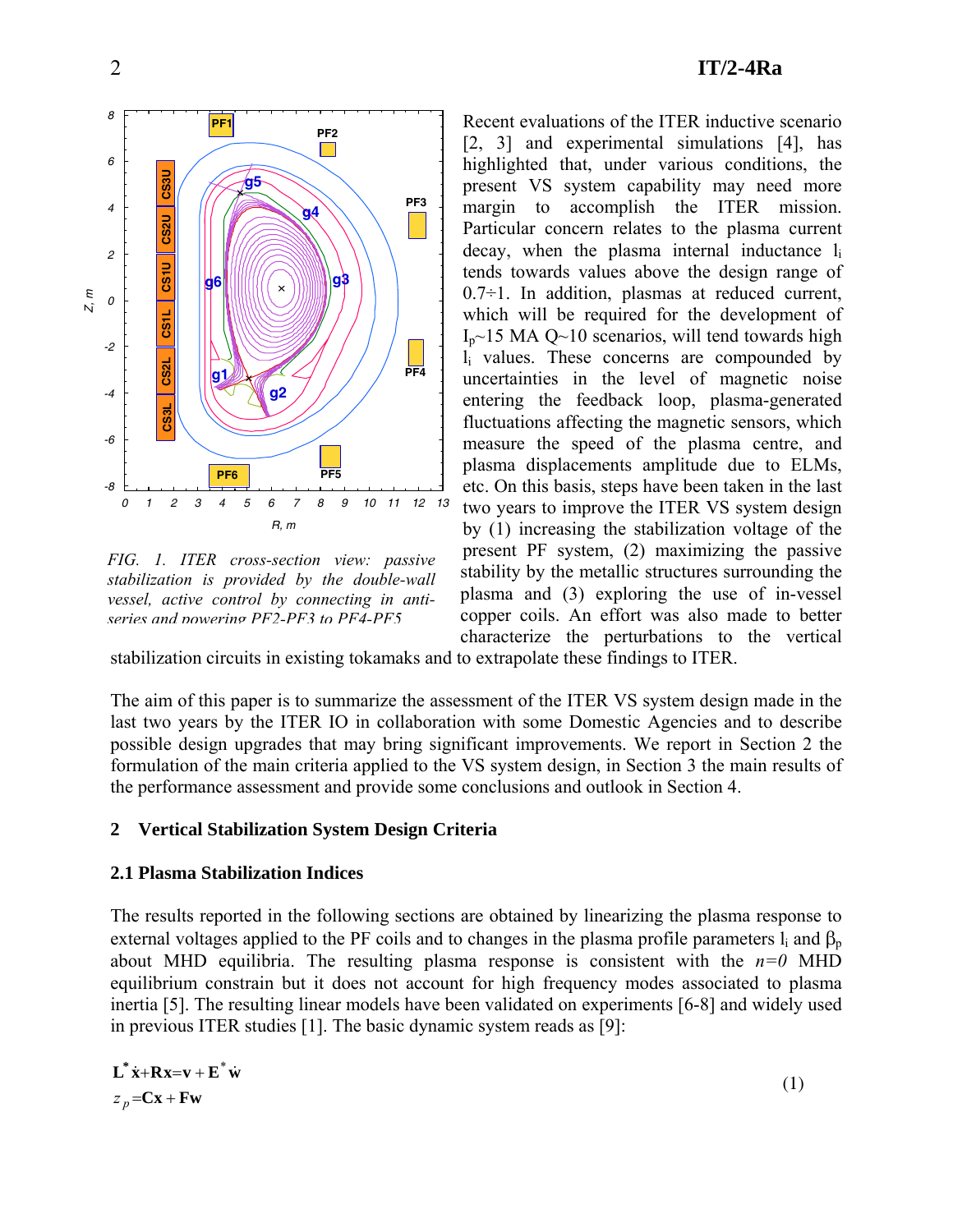In (1) above **x** is the vector of (first order perturbed) passive and active currents,  $L^*$  is the modified inductance matrix [9] and **R** the resistance matrix of the coils, **v** are the voltages applied (whose entries are zero for the passive currents equation), the output matrix **C** maps the currents **x** in the displacements of the plasma current centre  $z_p$ . The matrices  $\mathbf{E}^*$  and **F** map a current profile variation (parametrized by  $\mathbf{w} = [l_i(3), \beta_p]$ ) in the corresponding variation of **x** and  $z_p$ . The current-averaged poloidal flux is conserved by the perturbation described by (1). We stress that (1) is valid also in the case of 3D models of the metallic structures provided that the (**L\*** , **R**) matrices and the currents **x** are defined accordingly [9].

The instability growth rate  $\gamma$  (growth time  $\tau_g=1/\gamma$ ) is the largest positive eigenvalue of the dynamic matrix  $A = L^{*1}R$ . The stability margin m<sub>s</sub> is the largest positive eigenvalue of the stability matrix  $M = L^{-1}L^*$ , where L is the inductance matrix of the coils without plasma [10].

In the following we will also refer to the maximum initial displacement  $z_{p0}$  stabilizable by the available control voltage  $\mathbf{v}_0$  [4, 10], to the maximum tolerable time delay  $T_{\text{max}}$  in the control loop and to the maximum stabilizable plasma sudden variation of  $\beta_{p0,max}$  and/or  $l_{i0,max}$ . The last two indices essentially relate to the excitation of the unstable mode that occurs in an up-down asymmetric system (such as ITER) by plasma current profile changes.

## **2.2 Plasma Equilibrium Configurations**

The ITER VS system is designed and assessed on the basis of a broad range of plasma equilibria that are representative of the various operation scenarios (e.g. ELMy H-mode, hybrid, etc.) and that are most demanding for vertical control. These conditions are, typically, associated to MHD equilibria with low kinetic pressure (e.g. L-mode plasmas), high separatrix elongation and peaked current profiles since these plasmas maximize the external destabilizing force (high  $\kappa_{x}$ , high l<sub>i</sub>) and minimize the coupling to the metallic structures that provide passive stabilization (low  $\beta_p$ ).

Experimental simulations of ITER scenarios on JET, ASDEX-U and DIII-D [2, 3] confirm that vertical instabilities are most dangerous during the current ramp-up/down phases of non-heated tokamak discharges. In particular [2], current peaking as high as  $l_i(3)$  – 1.2 can be reached during ohmic ramp-ups and  $l_i(3)$  -1.8 during ramp-downs. These values are consistent with the scaling  $l_i \sim [0.5 + ln(q_{95}/q_0)]2\kappa_x/(1+\kappa_x^2)$  [11] once the constraints  $q_{95} \sim 3$  and  $q_0 \sim 1$  are included and  $\kappa_x \sim 1.8$ .

To mitigate the detrimental effects of such large increases in  $l_i$  at ramp-down, the ITER reference operating scenarios feature a prompt reduction of  $\kappa_x$  once  $I_p$  is reduced and the use of additional heating. To study the effect of  $l_i$  and  $\kappa_x$  on Ohmic plasmas, in Fig. 2 are shown a full aperture plasma with minor radius a~2 m,  $\kappa_x \sim 1.84$  and  $\beta_p \sim 0.1$  and the reduced elongation sequence adopted in the ITER  $I_p$  ramp-down scenario that still satisfies the criterion  $q_{95} > 3$ . In Fig. 3 are reported the corresponding growth times. As shown, with  $\kappa_x \sim$  constant the reduction of  $\tau_g$ saturates at  $l_i(3) \sim 1.6$  and such plasmas may reach instability growth times as low as  $\tau_g \sim 50$  ms.

It is worth noticing that unlike the passive stability indices (e.g.  $\tau_{g}$ ), the active control indices (e.g. voltage and current needed to stabilize a given plasma displacement) depend upon  $I_p$ , higher current plasmas being more demanding for control. In particular, the minimum voltage necessary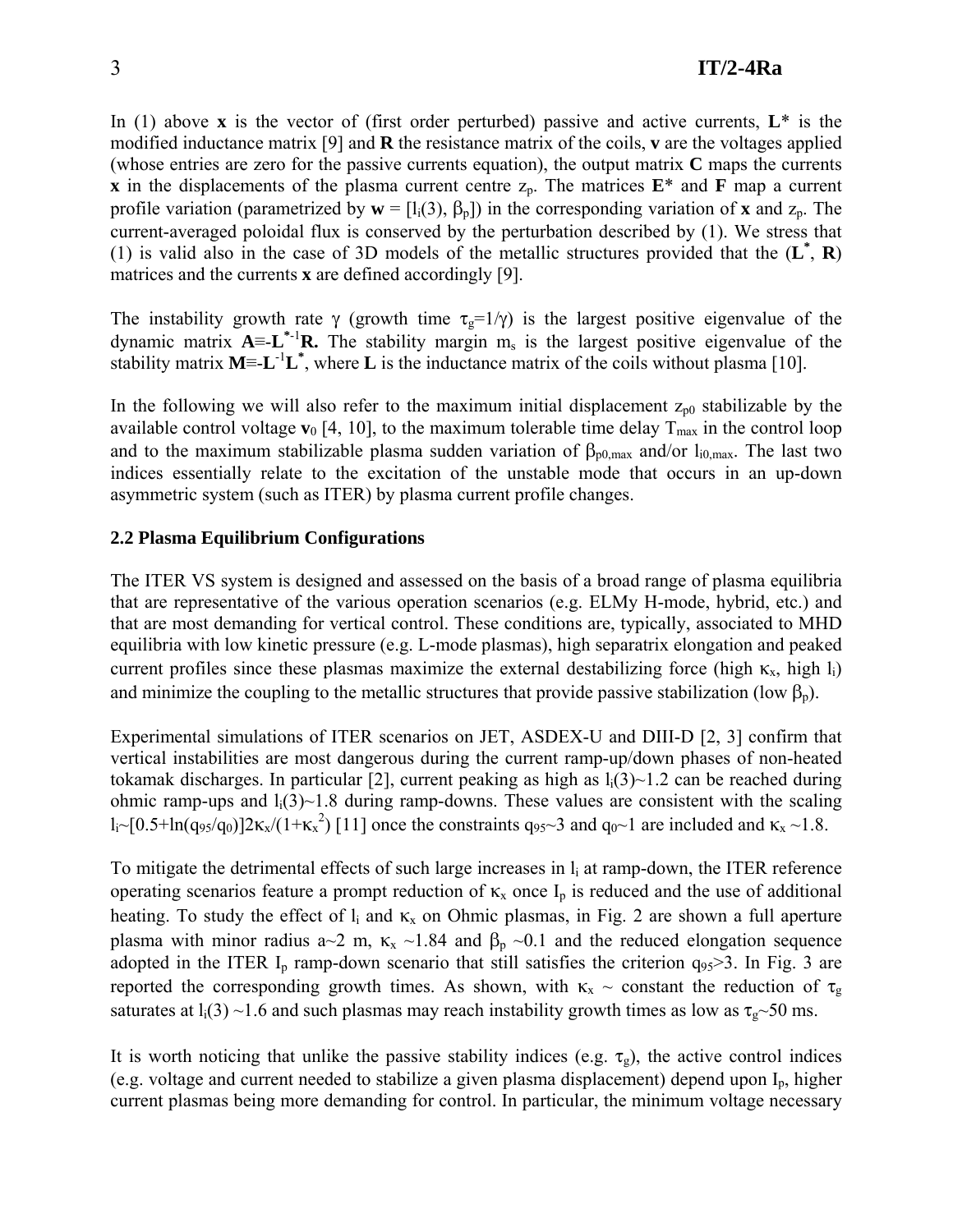### 4 **IT/2-4Ra**

to stabilize a given offset  $z_{p0}$  scales as  $v_0 \sim z_{p0} I_p \gamma$ . Therefore, for the sake of the design of the VS system, in the following we will focus on low beta Ohmic ( $\beta_p \sim 0.1$ ), high l<sub>i</sub> (~1.2), high current  $(I_p \sim 15 \text{ MA})$  plasmas as they are most demanding for vertical stabilization.



*FIG. 2. Left: Plasma equilibrium configuration with*  $\kappa_x \sim 1.84$ ,  $l_i = 1.2$ ,  $\beta_p = 0.1$ . Right: plasma elongation *reduction adopted to reduce the vertical instability during current ramp-down.* 



*FIG. 3. Growth time dependence on li for different plasma shapes evolution in Ohmic (*β*p~0.1) ramp-down. Additional heating may be used to limit li excursions [2]* 

#### **2.3 Plasma Disturbances and Noise**

A key element of any VS design is the estimation of the spectrum of disturbances to be controlled by the feedback control system, and in this study we focus on the excitation of the unstable mode by external events (e.g. failure in the control system).

Following the experimental guidelines [4], we design the VS system to stabilize initial offsets in the range  $z_{p0}/a \sim 5\% \div 10\%$ . As shown in [12],  $H\rightarrow L$  transitions excite the unstable mode to a much lesser extent due to the proximity of ITER plasmas to the equilibrium neutral point [13] and it will not be analysed in detail.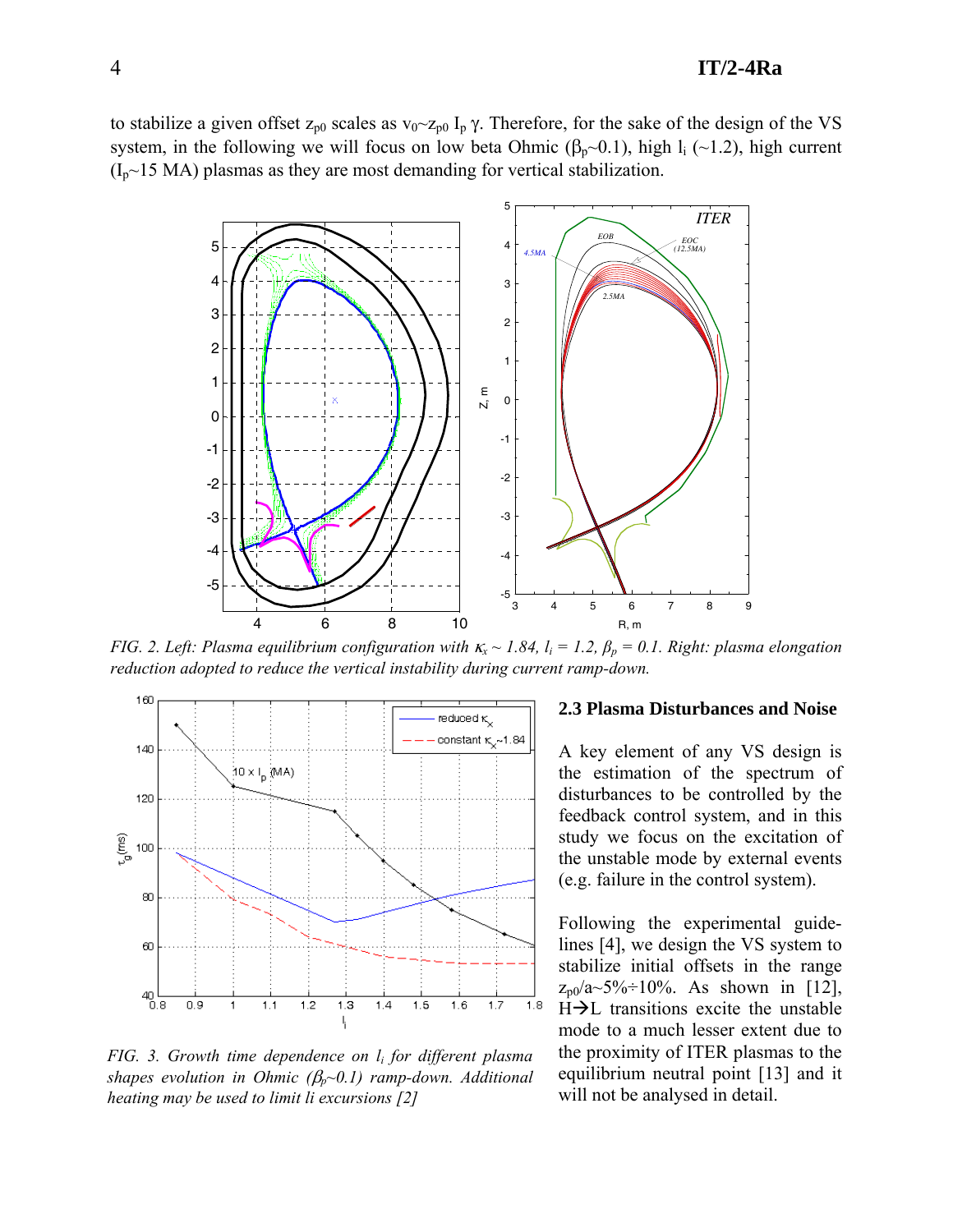In addition to plasma drifts and profile changes – that trigger  $n=0$  plasma motions - the VS system must be robust to external as well as plasma generated magnetic noise affecting the *estimation* of the plasma vertical velocity  $\dot{z}_p$  (since this is the variable fed-back) by the diagnostic system [14]. Scaling from JET [12] suggests that in ITER noise with "white" spectrum up to  $\sim$ 1 kHz and with standard deviation  $\sigma$ ~0.6 m/s is likely to affect  $\dot{z}_p$ .

## **3 Results**

## **3.1 Comparative Performance Analysis**

Several design solutions have been proposed to improve the VS system performances with respect to the reference baseline solution described in Section 1, that is use of a plasma tight fitting vessel and PF2-4 ex-vessel coils with 6 kV voltage limit. The solutions have been assessed with 2D axi-symmetric models of the vessel and for the plasma equilibrium shown in Fig. 2 by comparing  $\tau_{g}$ , m<sub>s</sub> and  $z_{0max}$ . Four alternatives have been analyzed, namely:

- (1) **Ex-vessel coils**. Increase by 50% the active control voltage in PF2-5 (i.e. from 6kV to 9 kV) and use of an additional 6 kV converter connected in anti-series to CS2U and CS2L ( Fig. 1). This solution has the main disadvantage of imposing higher operation and test voltage to these coils but it minimizes the modifications to the present design;
- (2) **Copper cladding**. Passive stabilization capability can be improved by applying a thin  $($   $\sim$  1.2 mm) layer of copper on the inner vessel shell on plasma-facing side (Fig. 4a). This solution offers a low impact on PF coils with moderate impact on vessel engineering, but limited improvement in vertical stability performance.
- (3) **Toroidal straps**. Alternatively, improved passive stabilization is achieved by connecting electrically through toroidal straps several shield blanket modules rows (Fig. 4b). This solution has significant engineering and cost impact on the blanket modules and vessel, but offers equally significant improvement in controllability performance.
- $(4)$  In-vessel coils. A pair of toroidal copper coils of  $40 \text{ cm}^2$  cross section is clamped to the vessel inner shell on the plasma facing side (Fig. 4c). These coils are modeled as a pair of single-turn, toroidal ring coils connected in anti-series [12, 15]. This solution represents the highest cost and impact on vessel design, but also the highest performance improvement.

The results obtained by the CREATE [12] and PET [15] codes are reported in Table I for the solution with ex-vessel coils (1-3) and in Table II for the in-vessel coils (4). As shown, the exvessel coils can stabilize only small initial offsets of these highly unstable plasmas, well below the z<sub>0</sub>/a~0.1m/2 m ~ 5% criterion [4]. In fact, as V<sub>max</sub> scales linearly with z<sub>0</sub>, to achieve z<sub>0</sub>~ 100 mm it would be necessary to reach  $V_{max} \sim 30$  kV.

If toroidal straps are used, despite the improvement brought to passive stabilization, the magnetic measurements of the plasma position are strongly perturbed [12] and most of the performance gain is lost once the detrimental effects on magnetic diagnostics (i.e. sensors screening by the passive stabilizers currents) are accounted for. This solution can be viable only if full information regarding the currents flowing in the passive stabilizers is available.

The in-vessel coils, on the other hand, meet the all requirements, the performance limits being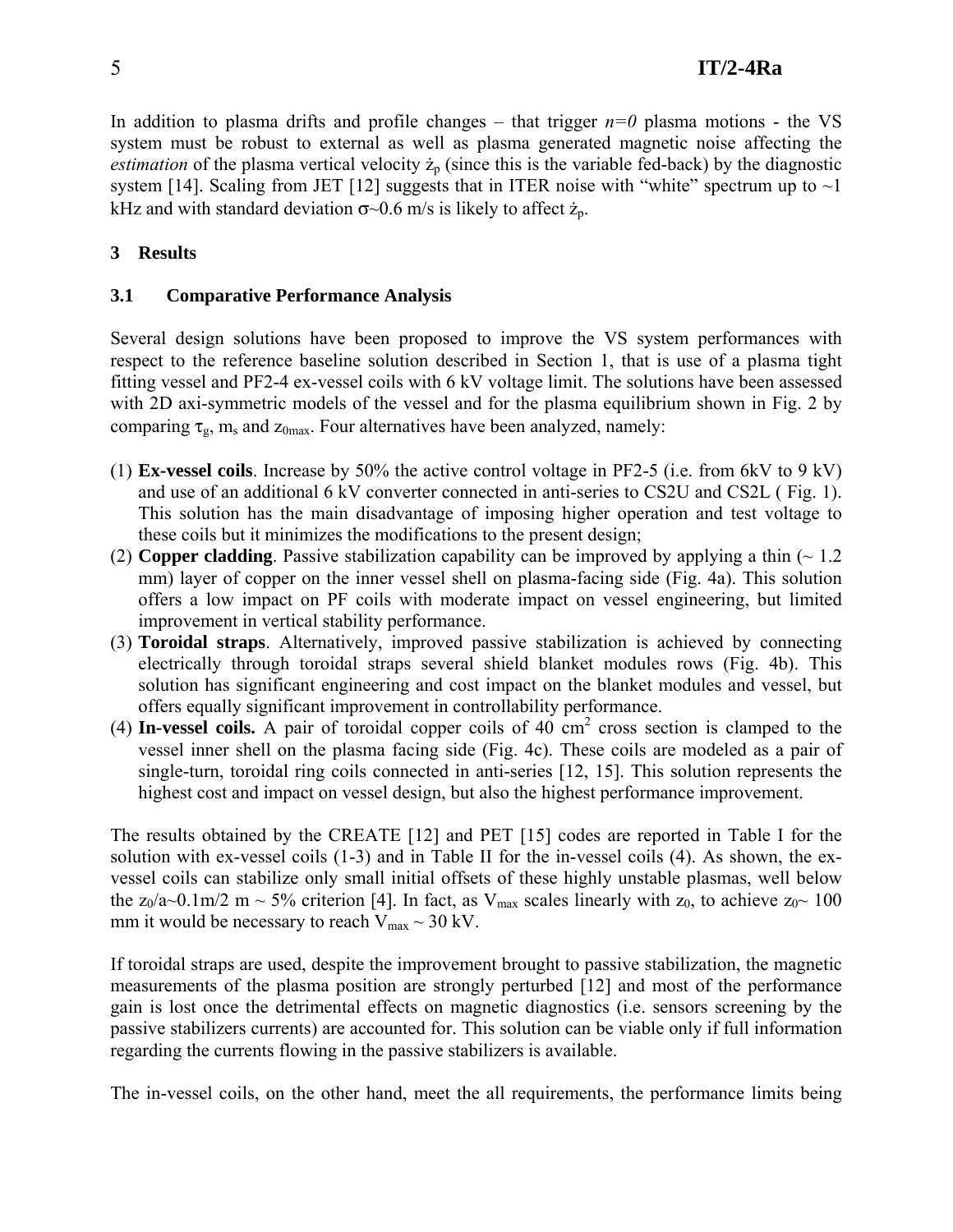now set by the peak current I<sub>max</sub> (related, for example, to the feeder cross section) and, more generally, by several design integration issues (e.g. routing, blanket manifolds interference, etc.). Since control is faster in the absence of vessel shielding, operational robustness against VDEs is greatly improved, position overshooting reduced (likewise any potential plasma-wall contact) and the VS system has now intrinsic margin against feedback control delays and model uncertainties.



*FIG.4. Location (red) of (a) copper cladding surfaces, (b) toroidal straps, (c) in-vessel coils (blue dots).* 

Other (not reported) variants have also been analyzed (e.g. thicker copper cladding, partitioning of PF2-PF5 coils to reduce the VS circuit inductance) but they do not bring any substantial improvement upon the results quoted Table I below.

All these analysis have been performed by 2D models of the vacuum vessel. The effects of the presence of the vessel ports have been evaluated with an extension of the CarMa code [16] to the n=0 case. It is confirmed that, as preliminary reported in [12], the presence of the vessel ports increases the growth rate  $\gamma$  by  $\sim$  10 %.

|                 | $\tau_{\rm g}$ | $\tau_{\rm L/R}$<br>$\tau_{\rm g}$ | $m_{\rm s}$ | $z_{\text{p0max}}$ (mm) | $z_{\text{p0max}}$ (mm) | $Z_{p0,max}$ (mm) | $z_{\text{p0max}}$ (mm) |
|-----------------|----------------|------------------------------------|-------------|-------------------------|-------------------------|-------------------|-------------------------|
|                 | (ms)           |                                    |             | VS16kV                  | VS19kV                  | VS16kV            | VS1 9 kV                |
|                 |                |                                    |             |                         |                         | <b>VS2 6 kV</b>   | <b>VS2 6 kV</b>         |
| Ex-vessel coil  | 64             | 0.28                               | 0.37        | 22                      | 33                      | 35                | 46                      |
|                 | 64             | n.a.                               | 0.37        | 20                      | n.a.                    | 32                | n.a.                    |
| Copper cladding | 88             | 0.32                               | 0.42        | 34                      | 51                      | 51                | 68                      |
|                 | 89             | n.a.                               | 0.41        | 25                      | n.a.                    | 40                | n.a.                    |
| Toroidal straps | 158            | 0.45                               | 0.62        | 67                      | 101                     | 101               | 135                     |
|                 | 155            | n.a.                               | 0.61        | 53                      | n.a.                    | 75                | n.a.                    |

TABLE I: EX-VESSEL COILS PERFORMANCE ANALYSIS FOR Ip=15 MA, βp=0.1, li(3)=1.2 PLASMA. CREATE (**bold**) AND PET (*italics*) CODES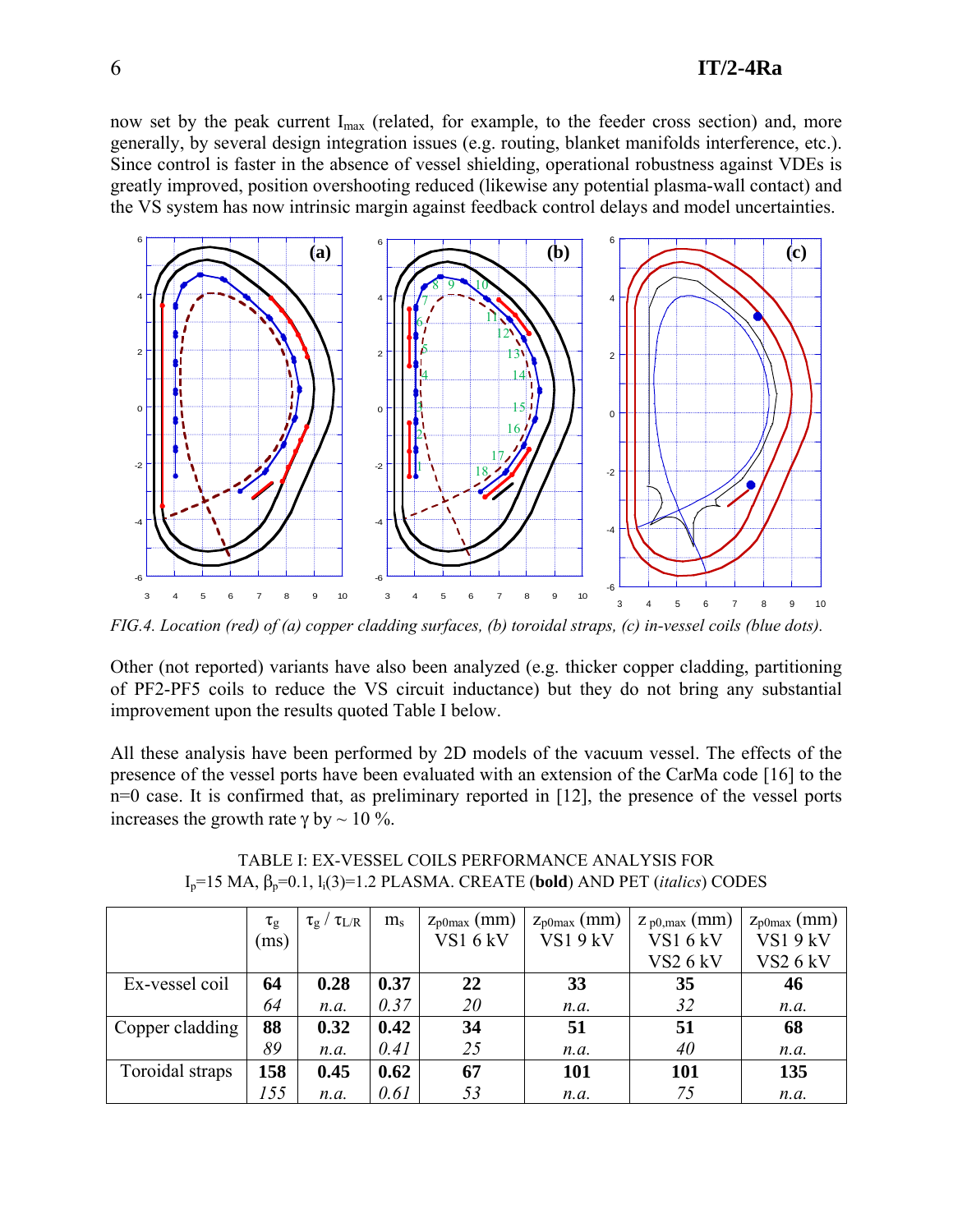|                                                                   |  | $I_p=15$ MA, $\beta_p=0.1$ , $I_i(3)=1.2$ PLASMA. CREATE (bold) AND PET ( <i>italics</i> ) CODES |
|-------------------------------------------------------------------|--|--------------------------------------------------------------------------------------------------|
| $\vert$ $z_{p0}$ (mm) $\vert$ $100 \vert$ $100 \vert$ $100 \vert$ |  |                                                                                                  |

TABLE II: IN-VESSEL COILS PERFORMANCE ANALYSIS FOR

| $z_{p0}$ (mm)          | 100   | <b>100</b> | 100                 |
|------------------------|-------|------------|---------------------|
| $V_{\text{max}}$ (kV). | 0.125 | 0.3        | $^{\prime\prime}$ 5 |
| $I_{\text{max}}$ (kA)  | 130   | 105        | 110                 |

### **3.2 In-vessel Coils Analysis**

From the comparison above it is clear that the in-vessel coils design is the only solution able to meet the necessary VS performance requirements (Table II). In particular, the faster response of these coils result in a superior close loop performance (e.g. smaller position overshoot, higher phase margin, overall system robustness) that cannot be matched by any ex-vessel coil design.

The 1-turn coils design of Table II requires high currents  $(100\div 200 \text{ kA})$  and high associated costs that can be reduced by a multi-turn design and by raising the terminal voltage. For example, a 3 turn coils pair with  $V_{\text{max}}$  1.5 kV, I<sub>max</sub> - 75 kA can stabilize  $z_{\text{0max}}$ =100÷200 mm. Fig. 5 shows the present in-vessel coils that are strongly coupled –mechanically and magnetically- to the Resonant Magnetic Perturbation (RMP) coils, recently introduced in the ITER design to suppress ELMs.



*FIG. 5. Vessel sector (1 of 9) with the upper, middle and lower RMP coils and upper and lower VS coils* 

The 3D effects associated with the magnetic coupling between the RMP-VS coils have been quantified in [12], which show that this coupling is important as it increases the peak control current  $I_{\text{max}}$  by 30-40%. Due to the large difference in time response between in-vessel and ex-vessel coils,  $PF2-5$  coils do not reduce the peak current  $I_{max}$  in the in-vessel coils [12].

One drawback of such copper coils is their temperature increase due to active current fluctuations resulting from magnetic noise pick-up and amplification. Magnetic noise with  $\sigma$ ~0.6 m/s results in an rms current – averaged over a 1 s window –  $I_{rms}$ <10 kA,  $I_{max}$ <25 kA,  $V_{max}$ <150 V and plasma integrated oscillation < 1 cm. Accurate filtering of the  $\dot{z}_p$  signal may reduce I<sub>rms</sub> and, with them, coils heating and power consumption.

Major disruptions and VDE's can lead to peak terminal-to-terminal voltages up to  $V_{\text{max}}$  1.3 kV (open-circuit) and turn currents up to  $\sim$  70 kA

(short-circuit). Provided that the coil supports are properly dimensioned and the power supply protected, no major problems are envisaged during these off-normal conditions as they do not differ substantially from the normal operation ones. Further analysis is being carried out to quantify the consequences of different failure modes.